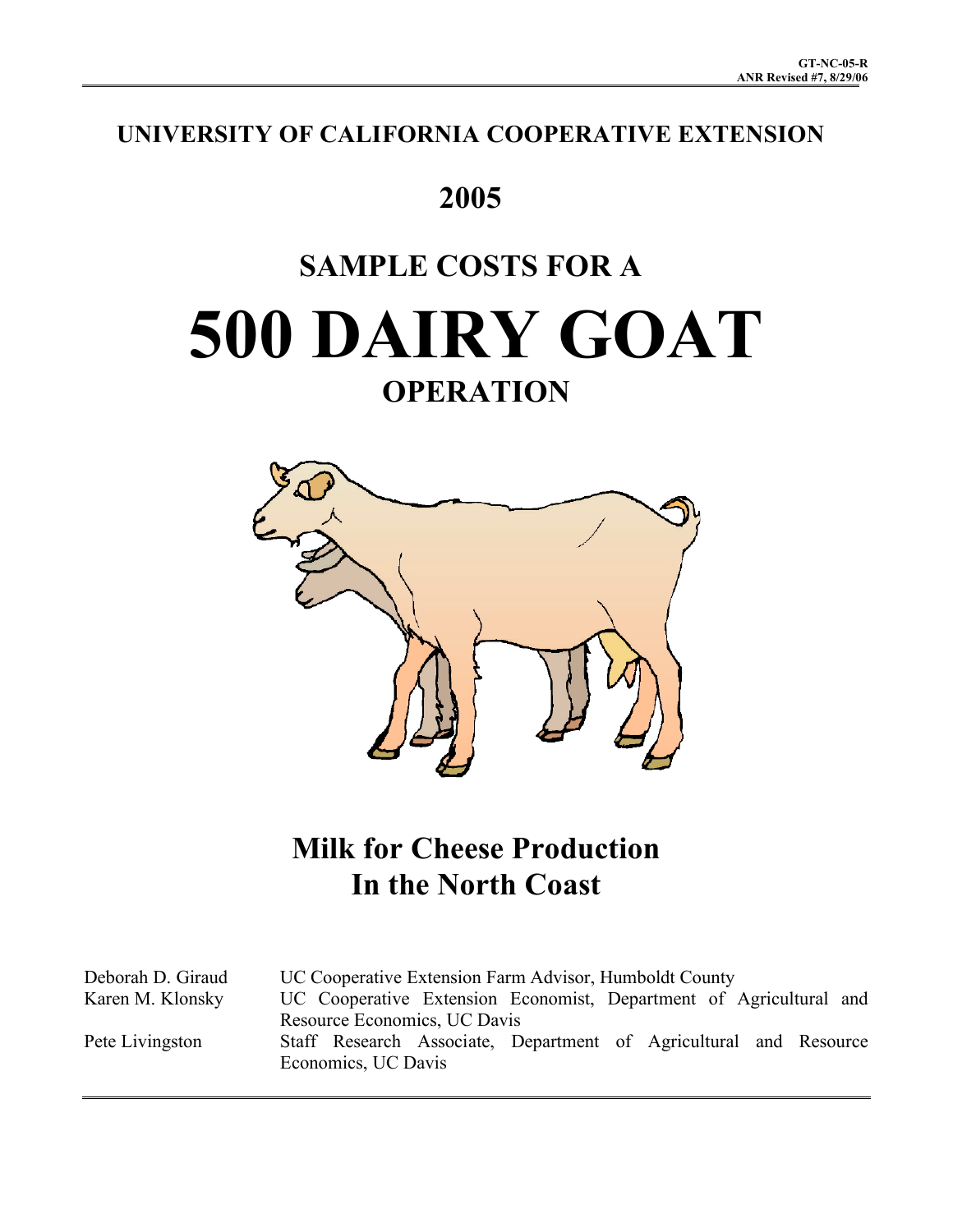## **STUDY CONTENTS**

| Table 2. Monthly Summary of Returns and Expenses to Maintain a Goat Dairy Operation  13 |  |
|-----------------------------------------------------------------------------------------|--|
|                                                                                         |  |
|                                                                                         |  |

#### **INTRODUCTION**

The sample costs to raise dairy goats on the North Coast of California are presented in this study. The ranch used in this study is 55 acres with the needed milking parlor, barns, storage, housing, fencing, and other investments required for a 500 dairy goat herd. The milk produced at the dairy is meant for the cheese market. This study is intended as a guide only, and can be used to make production decisions, determine potential returns, prepare budgets and evaluate production loans. Practices described are based on those production procedures considered typical for this enterprise and area, but will not apply to every situation. Sample costs for labor, materials, equipment and custom services are based on current figures. Some costs and practices presented in this study may not be applicable to your situation. A blank column, "*Your Costs*", is provided in Table 1 to enter your costs.

The hypothetical dairy operation, production practices, overhead, and calculations are described under the assumptions. For additional information or an explanation of the calculations used in the study call the Department of Agricultural and Resource Economics, University of California, Davis, 530-752-2414.

Sample Cost of Production studies for many commodities are available and can be requested through the Department of Agricultural and Resource Economics, UC Davis, 530-752-4424. Current studies, those produced during the last five years, can be obtained from selected county UC Cooperative Extension offices or downloaded from the department website http://coststudies.ucdavis.edu.

The University of California, in accordance with applicable Federal and State law and University policy, does not discriminate on the basis of race, color, national origin, religion, sex, disability, age, medical condition (cancer–related), ancestry, marital status, citizenship, sexual orientation, or status as a Vietnam-era veteran or special disabled veteran.

Inquiries regarding the University's nondiscrimination policies may be directed to the Affirmative Action Director, University of California, Agriculture and Natural Resources, 1111 Franklin, 6th Floor, Oakland, CA 94607-5200 (510) 987-0096.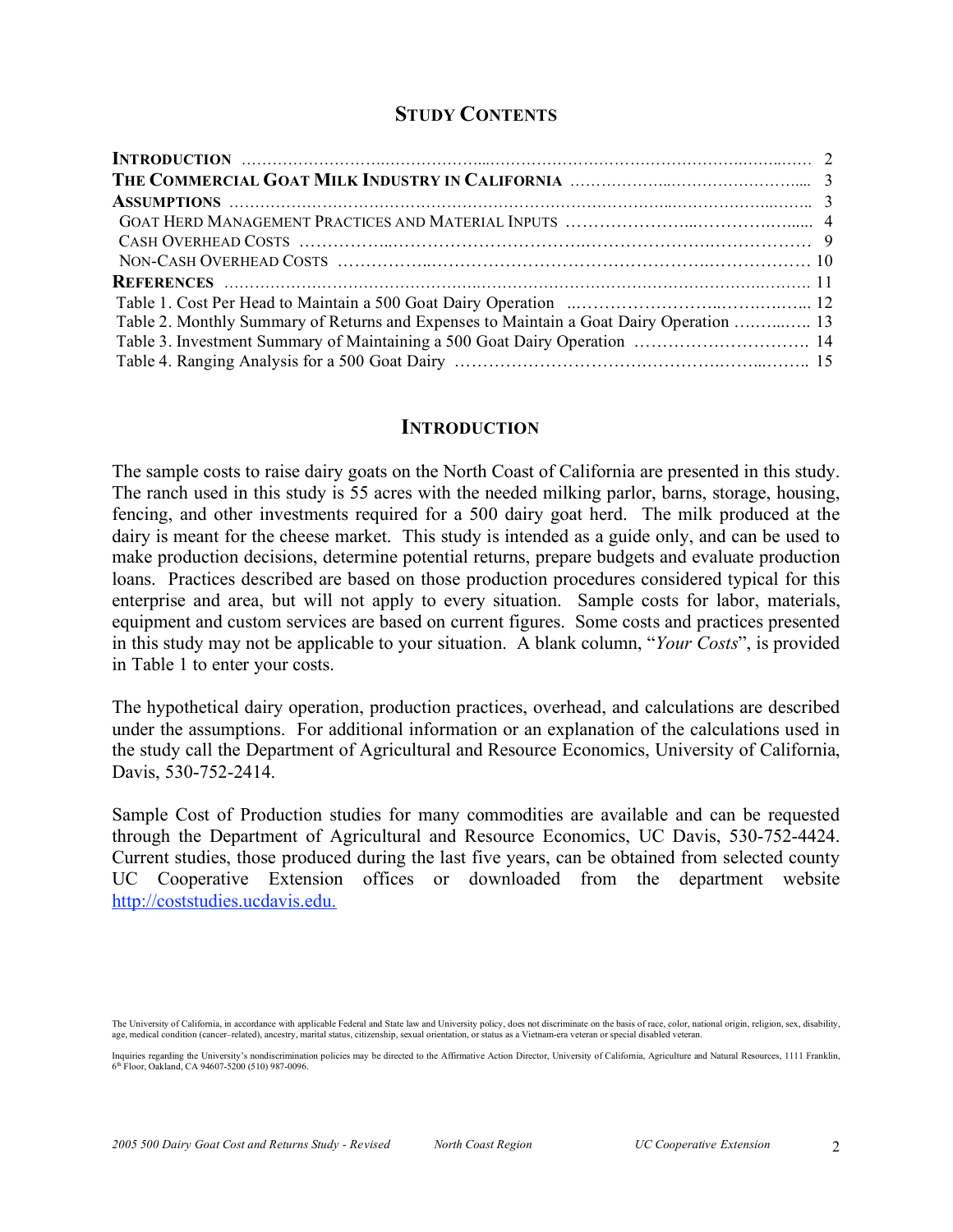## **THE COMMERCIAL GOAT MILK INDUSTRY IN CALIFORNIA**

How many commercial herds are there in California? The exact number is hard to pin down, but a best guess would be 50-60. Commercial is defined as an inspected operator that sells milk to a processor, or makes an inspected farmstead product such as cheese. Commercial operators have the goal to make a living from the enterprise, although many small farms in California have some off-farm income. California has a long history of producing goat milk. There used to be many farms in Southern California, but most are now in the central part of the state. There are several factors that made it difficult to determine the number of goat dairies in the state. The state and county milk inspectors do not have easily available lists of milk producers for goat milk separated from the cow dairies. Because of new food security concerns, the state does not make sites of food production available to the public. The California Dairy Herd Improvement Association issued a report for the year 2004. It reports 35 herds on the testing program in California. The average herd size was 28 does per herd. This number indicated that many herds on test are not commercial herds. Conversations with herd owners indicate that few commercial producers are members of the DHIA. So, the following numbers are not from published data, but were generated through industry contacts.

The San Joaquin Valley of California has approximately 40 commercial goat dairies that sell for fresh milk and for cheese. There are some long established goat farms and some new ones. The sizes of herds range from  $150 - 1,200$  goats. A single processor buys most of the milk. This processor sells fresh and dried milk throughout the nation.

The Santa Rosa area has about five commercial producers; the herd size ranges from  $30 - 2,000$ goats. The milk is sold for cheese, yogurt and fresh milk. There are two processors and a dozen boutique cheese makers throughout northern California. There are trucks delivering goat milk between the Central Valley and the Santa Rosa area, and visa versa. In the Sacramento Valley there are several goat herds and one processor buying goat milk for cheese. Humboldt County is located 650 miles north of San Francisco. It is home to a large goat cheese processor. Currently there are five commercial milk producers milking about 850 goats.

Goat milk is also shipped into California in the form of frozen curd which is added to fresh milk to make cheese. Because of this importation, it is difficult to report on the pounds of goat cheese produced and relate it to the milk produced in the state. Interest in goat milk production is increasing as the demand for cheese and other dairy products grows.

#### **ASSUMPTIONS**

The following assumptions pertain to sample costs to produce goat milk destined for the cheese market on the North Coast of California. Practices described are not recommendations by the University of California, but represent management and production practices and materials considered typical of a well managed goat dairy herd. Some costs, practices, and materials may not be applicable to your situation nor used during every year. Additional ones not indicated may be needed. Management practices vary by dairy and region and variations can be significant. These costs are on an annual basis. *The use of trade names in this report does not constitute an endorsement or recommendation by the University of California nor is any criticism implied by omission of other similar products.* Some recommended practices such as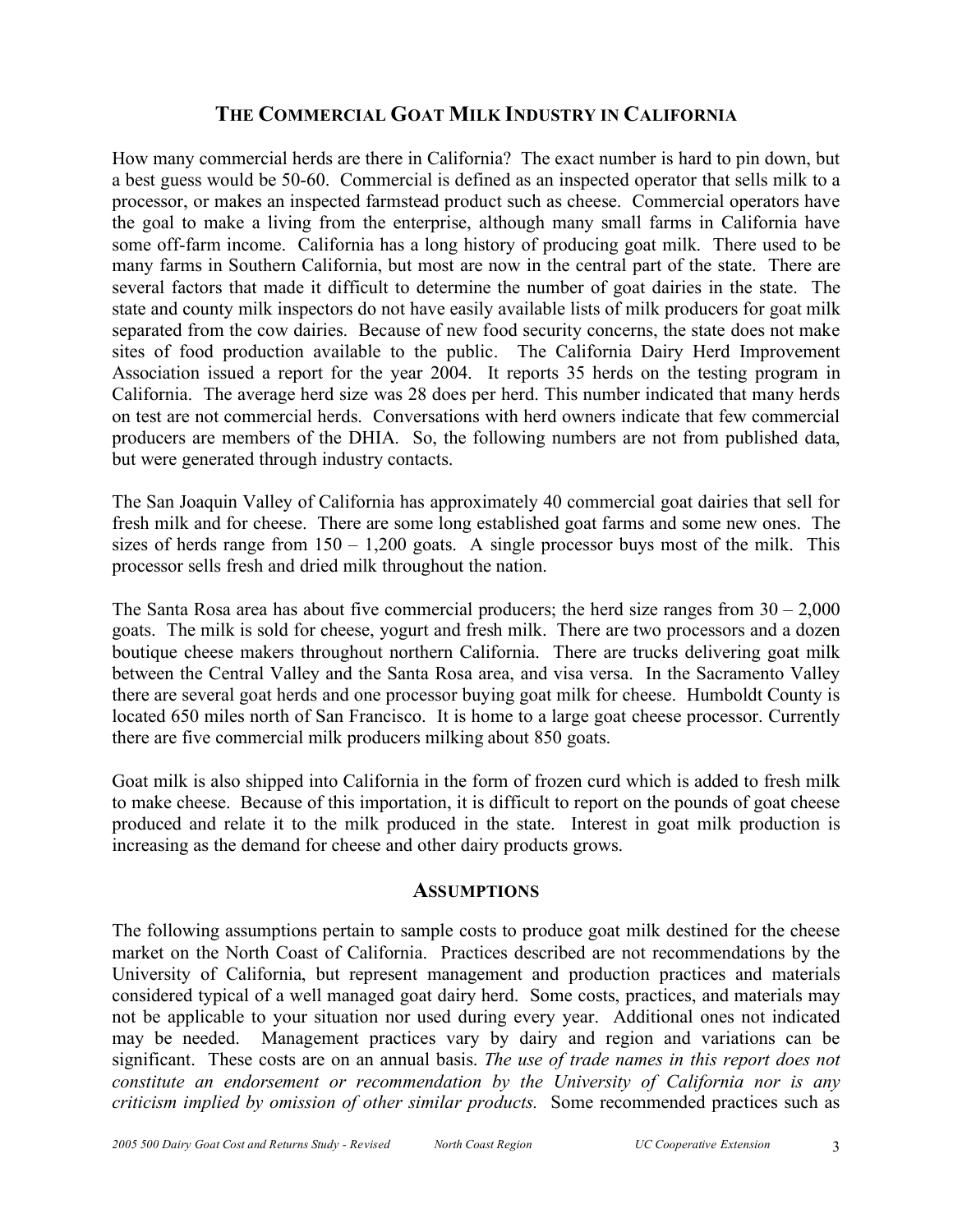herd improvement testing, membership dues in associations, ultra sounding does, and others are not included in this study.

**Land.** The hypothetical ranch consists of 5 acres of owned land and 50 acres of rented pasture. We used a number of \$5,000 per acre for the owned land, and \$30 per acre for the rented land. This is not a study about start up costs, it is a study on operating costs of an existing dairy. Real estate purchase and rental is very difficult to predict. It is advised that a new operators include land payments and interest paid on investment in their individual analysis and business planning.

#### **GOAT DAIRY MANAGEMENT PRACTICES AND MATERIAL INPUTS**

**Goat Herd**. The herd consists of 500 does, 10 bucks, and replacement kids. Annually, 20% or 100 does are replaced in the herd. Does and replacement does are bred in late summer through winter. Kids are born five months after breeding. The doe milk production rates take into consideration a lower than normal milk production period during the months of gestation. In this study it is assumed that the 500 does will produce 800 kids. This rate considers twins, triplets, does which did not conceive, embryo losses, and neo-natal deaths. Most of the doe kids and all of the buck kids are sold within three days to one week after birth through commercial markets (or given away). A group of doe kids are kept to become replacement does in the herd. With good management, young kid survival rates should be 95%.

130 female kids are retained to become part of the replacement herd. Out of these 130 replacements, 30 will either die or be culled for various reasons during the first year. Does are bred at eight to ten months of age. 100 young does are moved into the milking herd after kidding. This study assumes that all 30 culled replacement does are sold.

| Approximate dates for various operations    | Figure 1. Months of major operations                   |          |                              |         |
|---------------------------------------------|--------------------------------------------------------|----------|------------------------------|---------|
| are shown in Figure 1.                      | Operation                                              | Month    | Tо                           | Month   |
|                                             | Winter Feeding                                         | August   | $\overline{\phantom{a}}$     | January |
| For breeding purposes, 10 bucks are kept    | <b>Outside Grazing</b>                                 | February | $\qquad \qquad -$            | July    |
| year round. Twenty percent or two bucks     | <b>Breeding</b>                                        | August   | $\overline{\phantom{a}}$     | January |
| per year are replaced for age, breeding, or | Kidding                                                | January  | $\qquad \qquad \blacksquare$ | March   |
| disease related issues. The new bucks are   | Weaning                                                | January  | $\overline{\phantom{a}}$     | March   |
|                                             | Milk & Goat Sales $\frac{8}{3}$                        | Annually | $\overline{\phantom{a}}$     | Varies  |
| purchased outside of the herd.              | <sup>§</sup> For milk and goat sale dates see Table B. |          |                              |         |

A flowchart of the goat herd on an annual basis is shown in Figure 2. Both herd population and production used for sales are indicated below.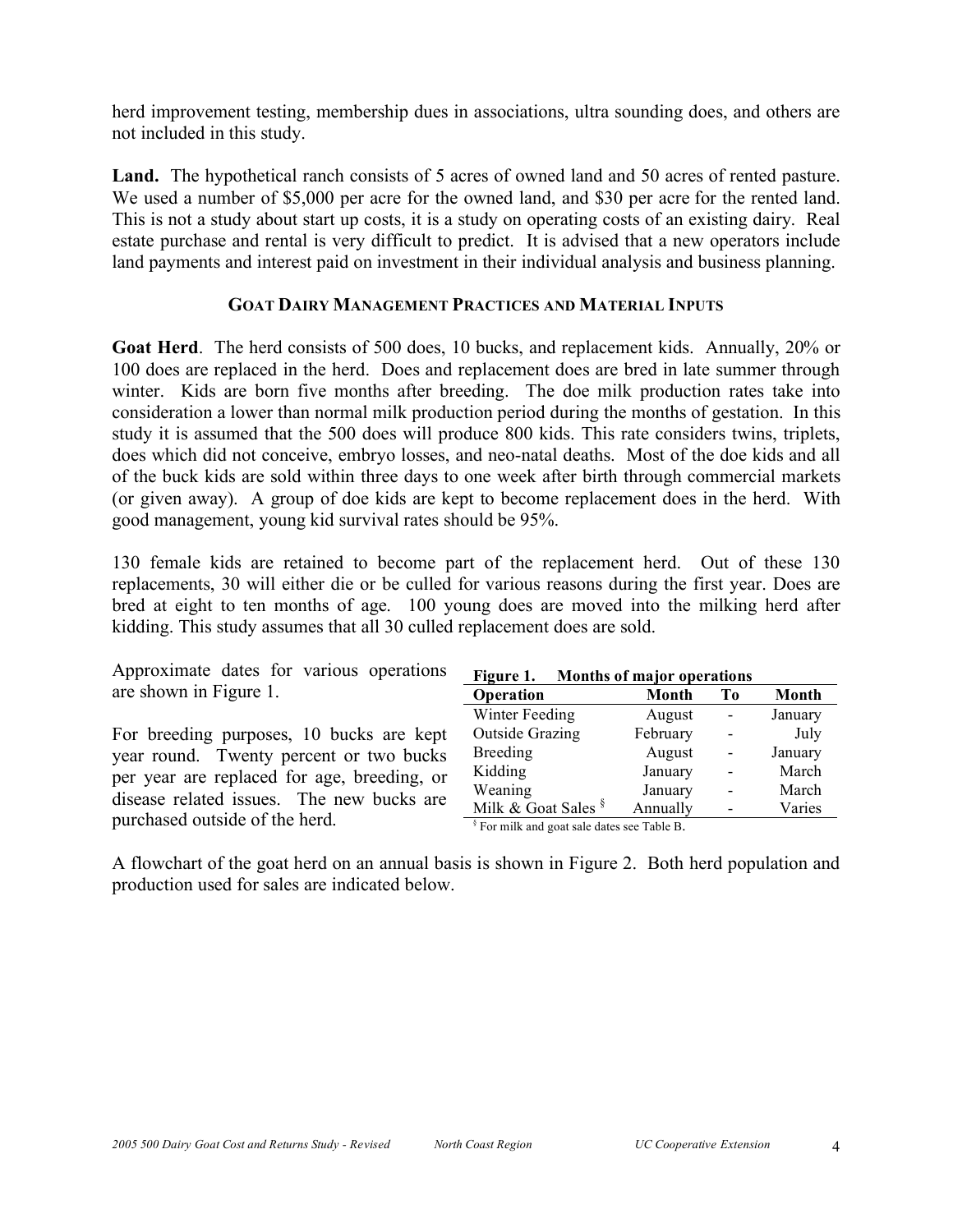

**Figure 2. A 500 doe herd dairy.**

#### **Feed**.

*Milking Does*: Milking does consume an average of three and a half pounds of grain a day annually. Alfalfa hay is fed most of the year, with only a few months where the pasture is sufficient. Milking does will consume an average of five to six pounds of feed per day.

*Bucks*: Bucks average one to two pounds of grain during most of the year and two to three pounds during breeding**.** Bucks are not given any grain during the wet season. They are fed hay which is included in the hay totals.

*Kids*: Kids being raised for replacer are fed milk replacement from two days old to eight weeks of age. The pricing used is for a milk replacement bought by the pallet load (40 sacks at 50 pounds each). Kids also consume grain, starting to nibble at two weeks and consuming about 1.5 lbs a day by weaning. In the first year the average kids' grain consumption is 450 pounds. Some producers will cut back on grain significantly for several months if optimum weight is reached. Kids are fed alfalfa hay.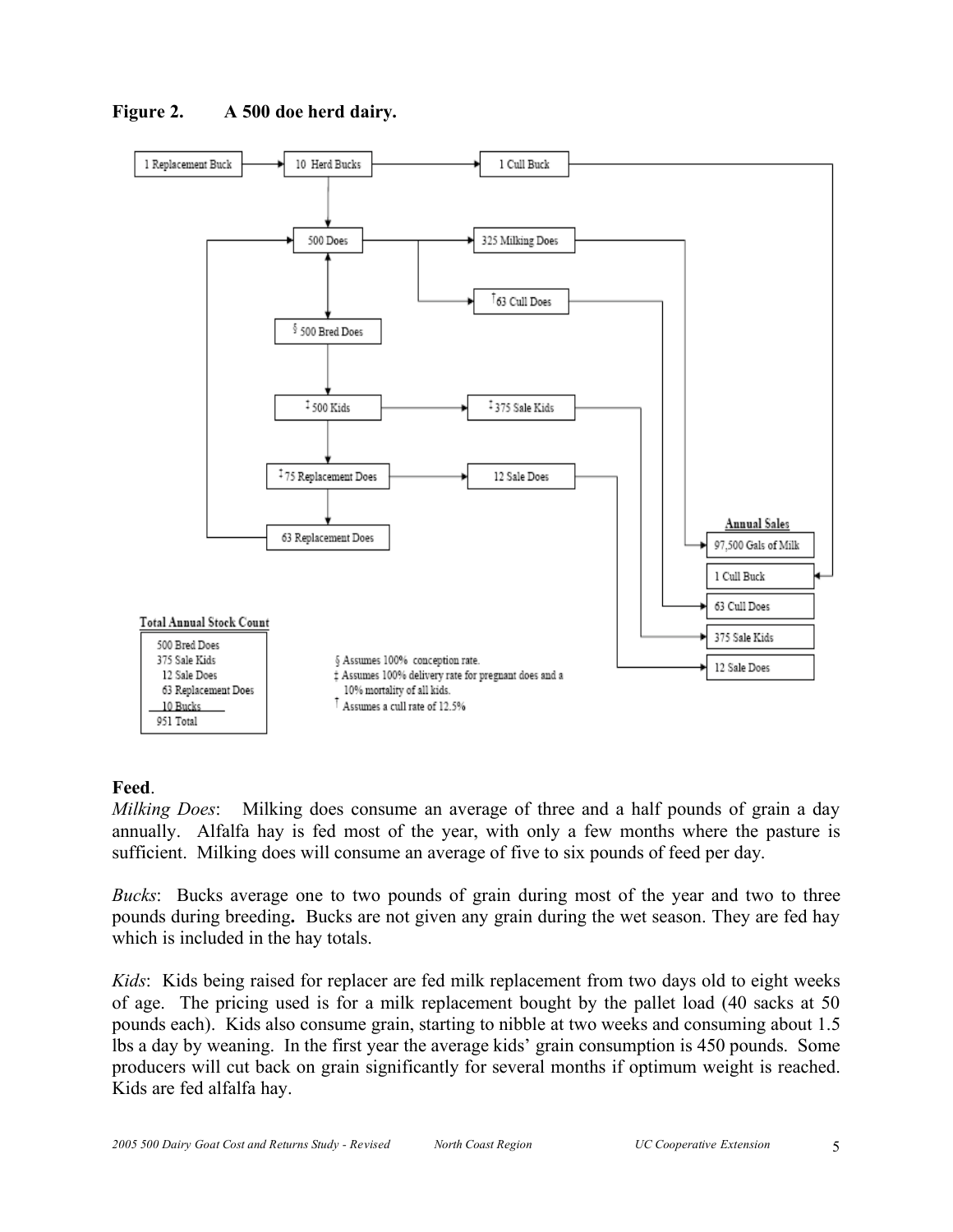*Pasture*: On the North coast, many goat dairies have pastures or rangeland. These are accessible for browsing and exercise for much the year. Overall, the pastures do not provide much forage, and feeding is essential.

Dairy pellets contain both grain and ground forage. These are desirable as goats can be selective feeders and waste grains when offered a mix. Pellets can present problems with fines, and create an extra chore to clean feeders, so are not chosen by some producers. Availability of feed products in this region will vary and, in some of the counties, a dairy pellet is not even available. North Coast producers order a custom mix which is usually more expensive than dairy pellets. Animals are also fed supplement minerals and salt in block, not mixed with the feed. It is assumed that a herd this size will consume 72 supplemental mineral blocks annually, or its equivalent in loose salts (for ease of pricing, blocks are used).

**Health Care and Veterinary Management**. Dairy goats routinely receive preventative treatments for certain health conditions. Does are treated for more health issues than bucks. Herds might experience more problems or diseases than those listed below. Vaccination for overeating disease and tetanus, treatment for mastitis, internal parasites and hoof care are the main concerns on most goat dairies.

All goats have a footbath to help prevent foot rot and hooves are trimmed and injuries treated. This requires about two hours of labor every other day throughout the year. Kids are wormed, vaccinated, and disbudded. Milking does on pasture are wormed 3 to 6 times a year. These costs are included in Table 1 and 2 under Veterinary Medicine.

Other health concerns that may occur within the herd are soremouth, abscesses, joint conditions, Johne's disease, tetanus, scours, pneumonia, parasites, and other problems. This study assumes that \$1,112 is spent on miscellaneous veterinary practices on the herd.

**Buildings.** Goat dairies vary in numbers of buildings and layouts for many reasons. For this study, it is assumed that four buildings are needed for the dairy itself, not including housing for workers or the owner. A milk parlor, shelters for does and kids, buck shelters and a storage building for feed, supplies, repairs and parts are the needed buildings.

The milking parlor is built to milk 12 does at a time and laid out in a herringbone pattern. It also has a holding pen for does waiting to be milked. The building has a 1,500 gallon bulk milk tank and hot water heater. It is 1,200 square feet. For this study, construction costs are \$66,000 with an additional \$75,000 for all the milking equipment including the bulk tank. The \$141,000 total cost is for a new building and equipment. A producer converting an existing cow dairy parlor or using used machinery may expect lower costs.

Goats do not like wet conditions. Most dairies allow goats to wander into or out of shelters as they wish. The size and type of shelters vary considerably. Some are open on all sides while others are enclosed. This study assumes a 75 foot by 120 foot pole barn with two enclosed walls for sheltering the doe herd, with separate pens for kids, and an area to store feed and bedding material. The buck shelter is 15 by 10 feet. Neither barn has a concrete floor. This study uses \$24,000 for the doe and kid barn, and \$13,000 for the buck shelter. Straw bedding is used in the barns.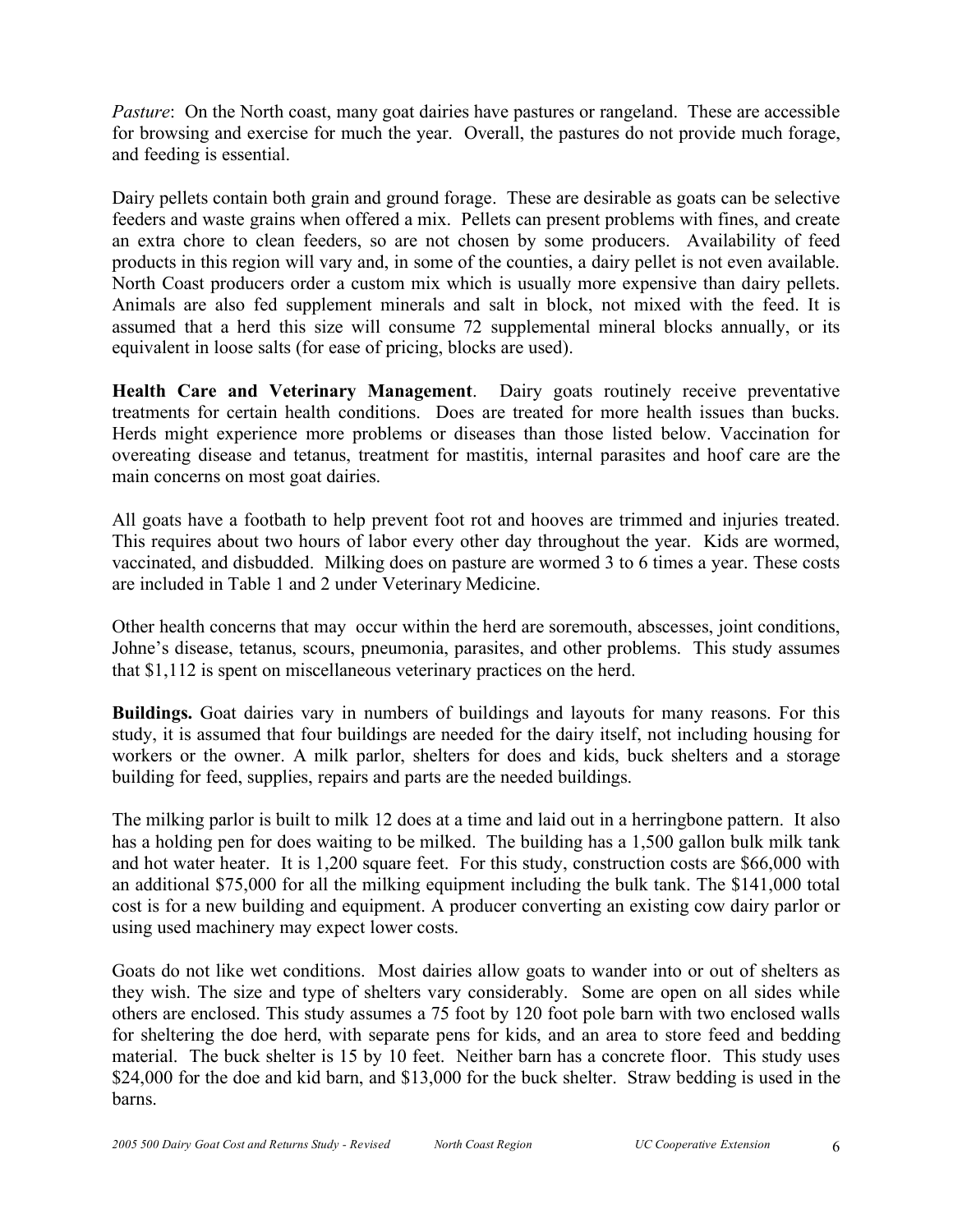The storage building is 500 square feet and is used to keep some feed, veterinary supplies, cleaning goods, machinery parts and other materials. Most of the space is used to store feed and is open on some sides. The storage building costs \$10,250 for materials and construction.

**Milking**. Lactating does are milked twice daily. The does stand on elevated platforms so the workers do not have to stoop. In this study the milking parlor has 12 stanchions. Electricity use and cost for dairies will vary, but this study uses a cost of \$8,000 annually. This includes lighting, power to milking machinery, cooling milk, cleaning equipment, and other uses.

Teats are cleaned and dried prior to milking. This helps keep bacteria counts low in the milk and reduces mastitis. All milking equipment is sanitized before each milking session. Goat dairies maintain the same sanitary conditions in milking parlors, milk cooling, and storage as cow dairies and are inspected by county or state personnel. The costs of cleaning supplies used in the parlor are included in the miscellaneous expenses.





Milk production is expressed in both volume (gallons) and weight (hundredweight). Along the North Coast most dairy goat producers expressed milk production in gallons, but hundredweight (cwt) is also used. In this study, a total of 97,500 gallons (or 8,385 cwt) of milk are produced by the herd annually. Different breeds of goats will give varying amounts of milk and have different factors affecting milk quality and, ultimately, price. It is assumed that a doe will produce, on average, 195 gallons (16.77 cwt) of milk anually. The actual numbers will vary by individual dairies. Figure 3 shows the number of does that are being milked each month during the year as assumed in this study. Since goats are seasonal breeders, some producers are using lights and other methods to breed off season to enable a continual milk production. Some producers dry down the herd for two months and have one kidding season.

For this study the herd is not included on DHIA tests. The costs of DHIA membership, ultra sounds, and other practices are not included in this study.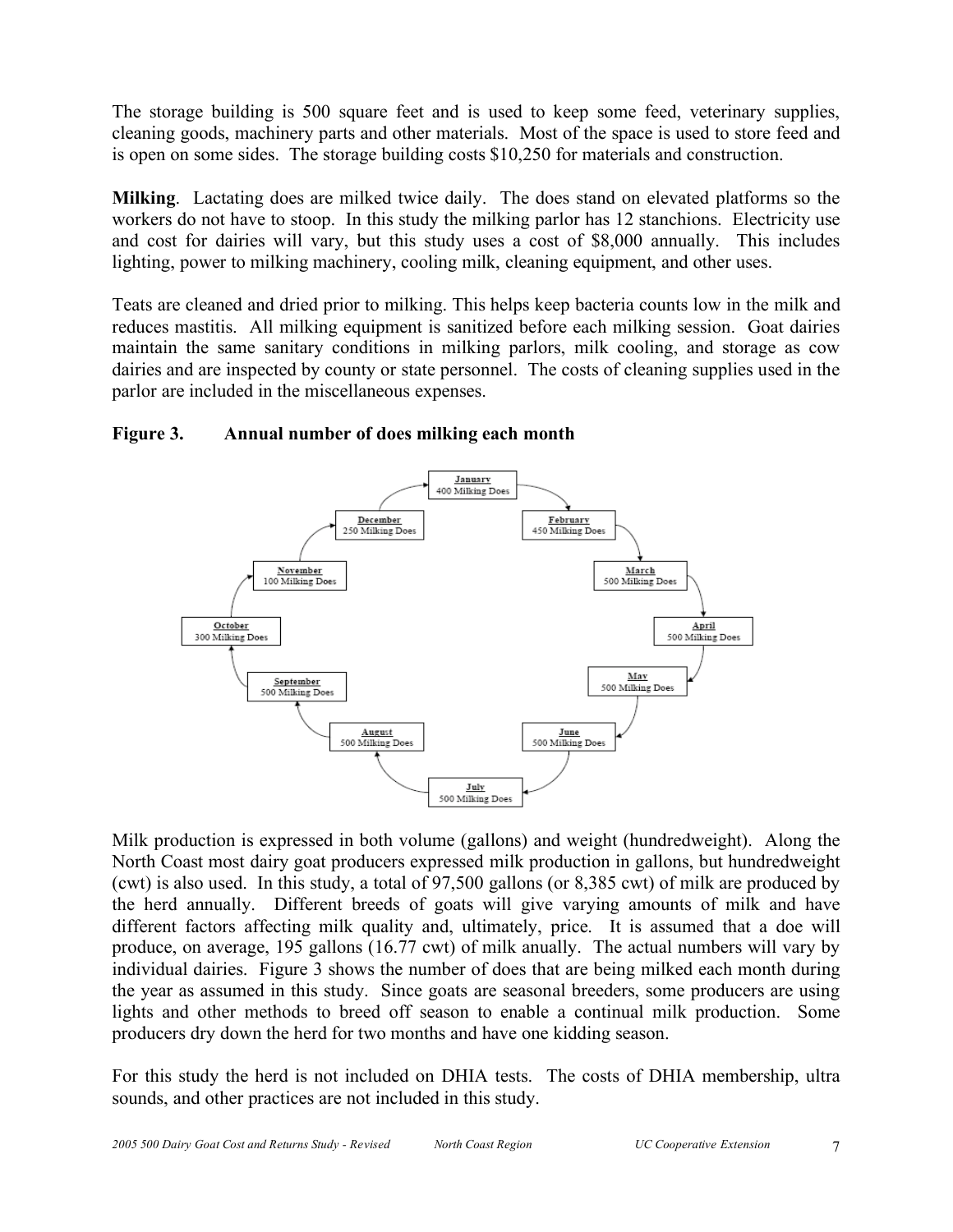**Transportation Cost**. There are two types of transportation costs; for milk and for hauling animals to sale. Milk is picked up two or three times per week, depending on the season, herd size, and the dairy's milk holding capacity. Hauling costs vary depending on many factors, such as charges per mile to plant, stop charges, and milk quality sampling costs. In this study, a transportation charge of \$70 per week is used

Animals are normally not sold year round. Producers will often transport many at one time to save on costs. Most sales occur after non-replacement kids are a few days old and when animals are culled from the herd. This study uses a cost of \$200 annually for hauling animals.

**Sales and Returns**. In this study, goat milk is sold to the cheese production market. Price for milk destined for this market is variable. Protein and butterfat content play a large part in determining the price received by producers. Prices also tend to vary with the season. When milk production is lower in the winter and spring, protein and butterfat levels tends to be higher. Quality premiums for low bacteria counts are not included in the price for this study. This study uses a price of \$3.40 per gallon (\$39.53 per cwt) for return purposes only. Fluid milk sales are shown in Figure 4.

Animal sales will also vary depending on birth rates, mortality, and culling. Categories, price per head, and the number of animals used in this study are shown in Figure 4.

| <b>Unit Name</b> | <b>Sale Date</b> | Unit    | # of Units | <b>Price/Unit</b> | <b>Returns</b> |
|------------------|------------------|---------|------------|-------------------|----------------|
| Fluid Milk       | Anually          | Gallons | 97,500     | \$3.40            | \$331,500      |
| Kids             | January - March  | Head    | 400        | \$1.00            | \$400          |
| Small Kids       | April            | Head    | 230        | \$15.00           | \$3,450        |
| Cull Bucks       | June             | Head    | 2          | \$100.00          | \$200          |
| Cull & Sale Does | August - January | Head    | 130        | \$85.00           | \$11,050       |
| Total            |                  |         |            |                   | \$346,600      |

#### **Figure 4. Sale prices for commodities marketed.**

**Labor.** Labor rates of \$9.59 per hour for milkers and general labor includes payroll overhead of 42%. The basic hourly wages are \$6.75 for milkers and general labor. The overhead includes the employers' share of federal and California state payroll taxes, workers' compensation insurance for a dairy operation, and a percentage for other possible benefits including providing housing. Although a cost is not used in this study, most dairies in this region supply housing because of low availability of places to stay and low worker wages. Workers' compensation insurance costs will vary among dairies, but for this study the cost is based upon the average industry final rate as of January 1, 2005 (California Department of Insurance).

A total of 130 hours of labor per week is estimated. Milking takes 10 hours every day, including clean up. There are many scenarios available for the needed labor; a full time position working five days a week plus a part-time relief milker working two days a week; the owner milking some shifts etc. The hired labor totals 70 hours per week at minimum wage. Besides milking, the tasks are repairs, feeding, breeding, and all animal management. The owner also provides labor for all aspects of the dairy. The owner works seven days a week, for a total of 60 hours per week. With two weeks away, the study assumes 3,000 hours of owner labor annually. The owners are paid \$20.00 per hour which includes self-employment taxes and benefits. The owner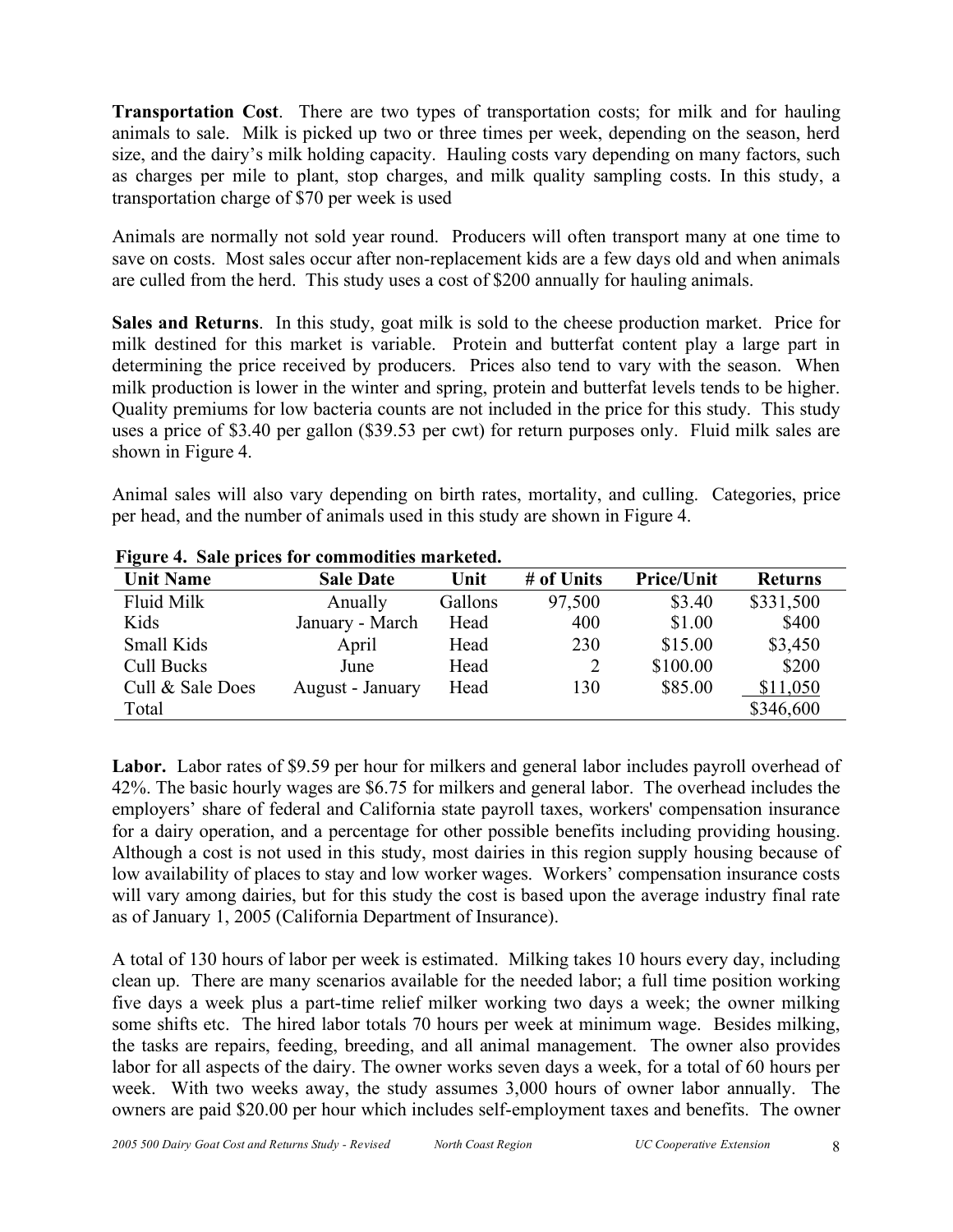labor is included in the operating costs. Returns above total costs are a return to risk and management. These are the minimum average labor needs, seasonal differences can be expected.

**Equipment Operating Costs.** Repair costs are based on purchase price, annual hours of use, total hours of life, and repair coefficients formulated by American Society of Agricultural Engineers (ASAE). Fuel and lubrication costs are also determined by ASAE equations based on maximum Power-Take-Off (PTO) horsepower, and fuel type. Prices for on-farm delivery of diesel and gasoline are \$1.51 and \$2.05 per gallon, respectively. Costs are based on current delivery prices quoted by distributors and 2004 monthly price data. The cost includes a 2% local sales tax on diesel fuel and 8% sales tax on gasoline. Gasoline also includes federal and state excise taxes that are refundable for on-farm use when filing income tax return. The fuel, lube, and repair cost per acre for each operation is determined by multiplying the total hourly operating cost for each piece of equipment used in the selected operation by the hours per acre. Tractor time is 10% higher than implement time for a given operation to account for setup, travel and down time.

**Risk**. The risks associated with a 500 head goat dairy to produce milk for the cheese market are significant. While this study makes every effort to model a production system based on typical, real world practices, it cannot fully represent financial, agronomic, and market risks which affect the profitability and economic viability of a dairy goat operation. A market channel should be determined before starting a goat dairy for either fluid milk or cheese markets. Goat milk is not part of a state or federal marketing order.

*Interest On Operating Capital*. Interest on operating capital is based on cash operating costs and is calculated monthly until the first cash returns, at a nominal rate of 7.65% per year. A nominal interest rate is the typical rate for borrowed funds.

## **CASH OVERHEAD COSTS**

Cash overhead consists of various cash expenses paid out during the year that are assigned to the whole farm and not to a particular operation. These costs include property taxes, office expense, liability and property insurance, and, if used, management services.

*Property Taxes.* Counties charge a base property tax rate of 1% on the assessed value of the property. In some counties special assessment districts exist and charge additional taxes on property including equipment, buildings, and improvements. For this study, county taxes are calculated as 1% of the average value of the property. Average value equals new cost plus salvage value divided by 2 on a per acre basis.

*Office Expense*. Office and business expenses are estimated at \$5,000 annually and included in miscellaneous expenses. These expenses include office supplies, telephones, bookkeeping, accounting, legal fees, etc.

*Insurance*. Insurance for farm investments vary depending on the assets included and the amount of coverage. Property insurance provides coverage for property loss and is charged at 0.690% of the average value of the assets over their useful life. Liability insurance covers accidents on the farm and costs \$529 for the farm.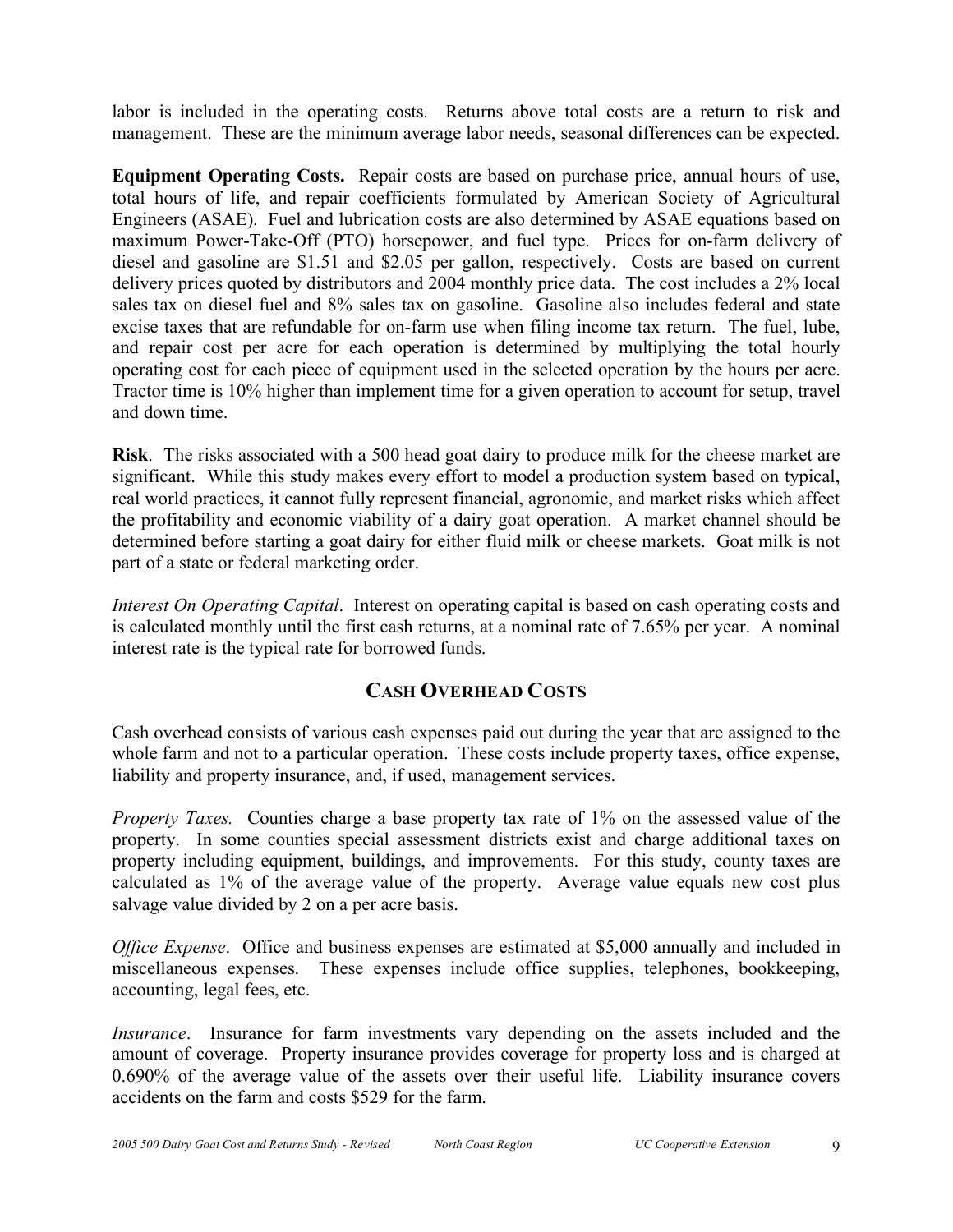### **NON-CASH OVERHEAD COSTS**

**Capital Recovery Costs**. Although farm equipment on a stock farm in the region might be purchased new or used, this study shows the current purchase price for new equipment. The new purchase price is adjusted to 60% to indicate a mix of new and used equipment. Annual ownership costs for equipment and other investments are shown in the various tables. They represent the capital recovery cost for investments on an annual per acre basis.

Capital recovery cost is the amount of money required each year to recover the difference between the purchase price and salvage value (unrecovered capital). Put another way, it is equivalent to the annual payment on a loan for the investment with the down payment equal to the discounted salvage value. This is a more complex method of calculating ownership costs than straight-line depreciation and opportunity costs, but more accurately represents the annual costs of ownership because it takes the time value of money into account (Boehlje and Eidman). The calculation for the annual capital recovery costs is as follows:

$$
\left[\left(Purchase - Salvage\right) \times \left( \underset{Factor}{Recovery} \right) \right] + \left[ Salvage \times Interest \right]
$$

*Salvage Value*. Salvage value is an estimate of the remaining value of an investment at the end of its useful life. For farm machinery (e.g., tractors and implements) the remaining value is a ! percentage of the new cost of the investment (Boehlje and Eidman). The percent remaining value is calculated from equations developed by the American Society of Agricultural Engineers (ASAE) based on equipment type and years of life. The life in years is estimated by dividing the wearout life, as given by ASAE by the annual hours of use in this operation. For other investments including irrigation systems, buildings, and miscellaneous equipment, the value at the end of its useful life is zero. The salvage value for land is equal to the purchase price because land does not depreciate.

*Capital Recovery Factor*. Capital recovery factor is the amortization factor or annual payment whose present value at compound interest is 1. The amortization factor is a table value that corresponds to the interest rate and the life of the equipment.

*Interest Rate*. The interest rate of 6.01 % used to calculate capital recovery cost is the USDA-ERS's ten-year average of California's agricultural sector long-run rate of return to production assets from current income. It is used to reflect the long-term realized rate of return to these specialized resources that can only be used effectively in the agricultural sector. In other words, the next best alternative use for these resources is in another agricultural enterprise.

**Table Values.** Due to rounding, the totals may be slightly different from the sum of the components.

**Acknowledgment**. Assistance provided by local producers, builders, and suppliers was greatly appreciated.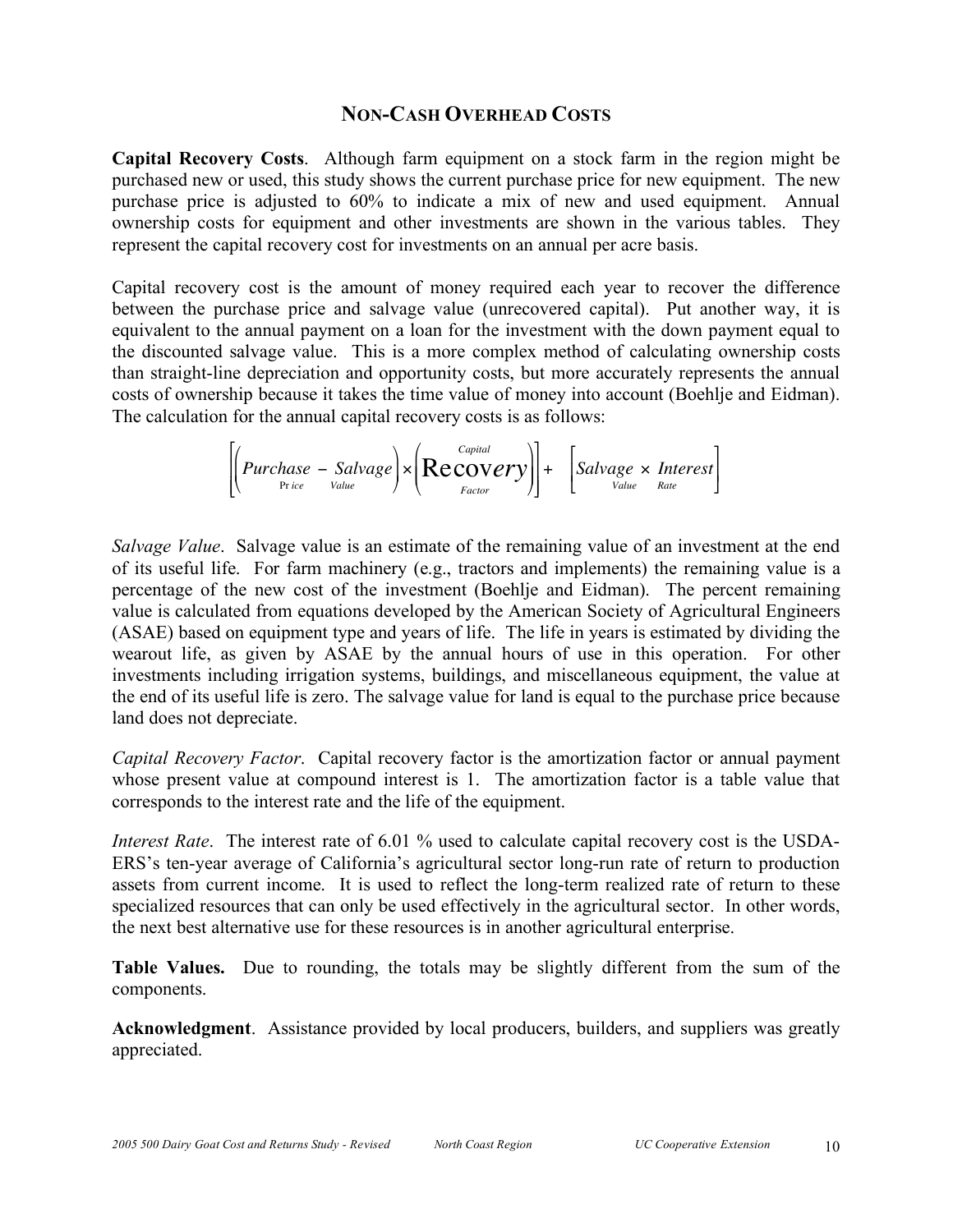#### **REFERENCES**

- American Society of Agricultural Engineers. 2002. *American Society of Agricultural Engineers Standards Yearbook*. Russell H. Hahn and Evelyn E. Rosentreter (ed.) St. Joseph, MO. 41st edition.
- Berg, Jolene, P. Robinson, and D. Giraud. 2005. *Raising Dairy Goat Kids*. ANR Publication 8160
- Boehlje, Michael D., and Vernon R. Eidman. 1984. *Farm Management*. John Wiley and Sons. New York, NY.
- Hutton, Granville A. Jr., 1978. *Sample Costs To Produce Goat Milk.* University of California, Cooperative Extension. San Joaquin Valley. Department of Agricultural and Resource Economics. Davis, CA.
- Reed, Barbara A., Dan L. Brown. 1988. *Feeding California's dairy goats*. In California Agriculture, Vol. 42, Number 1, January-February 1988. University of California, Division of Agriculture and Natural Resources. Oakland, CA.
- Reed, Barbara A., Christine M. Bruhn. 2003. *Sampling and farm stories prompt consumers to buy specialty cheeses*. In California Agriculture, Vol. 57, Number 1, July-September 2003. University of California, Division of Agriculture and Natural Resources. Oakland, CA.
- USDA-ERS. 1991. Economic Indicators of the *Farm Sector: National Financial Summary*. Agriculture and Rural Economics Division, ERS. USDA. Washington, DC

Western Regional Extension Publication. 1981. *Your Dairy Goat*.

 $\mathcal{L}_\text{max}$ 

For information concerning the above or other University of California publications, contact UC DANR Communications Services at 1-800-994-8849, online at www.ucop.edu, or your local county UC Cooperative Extension office.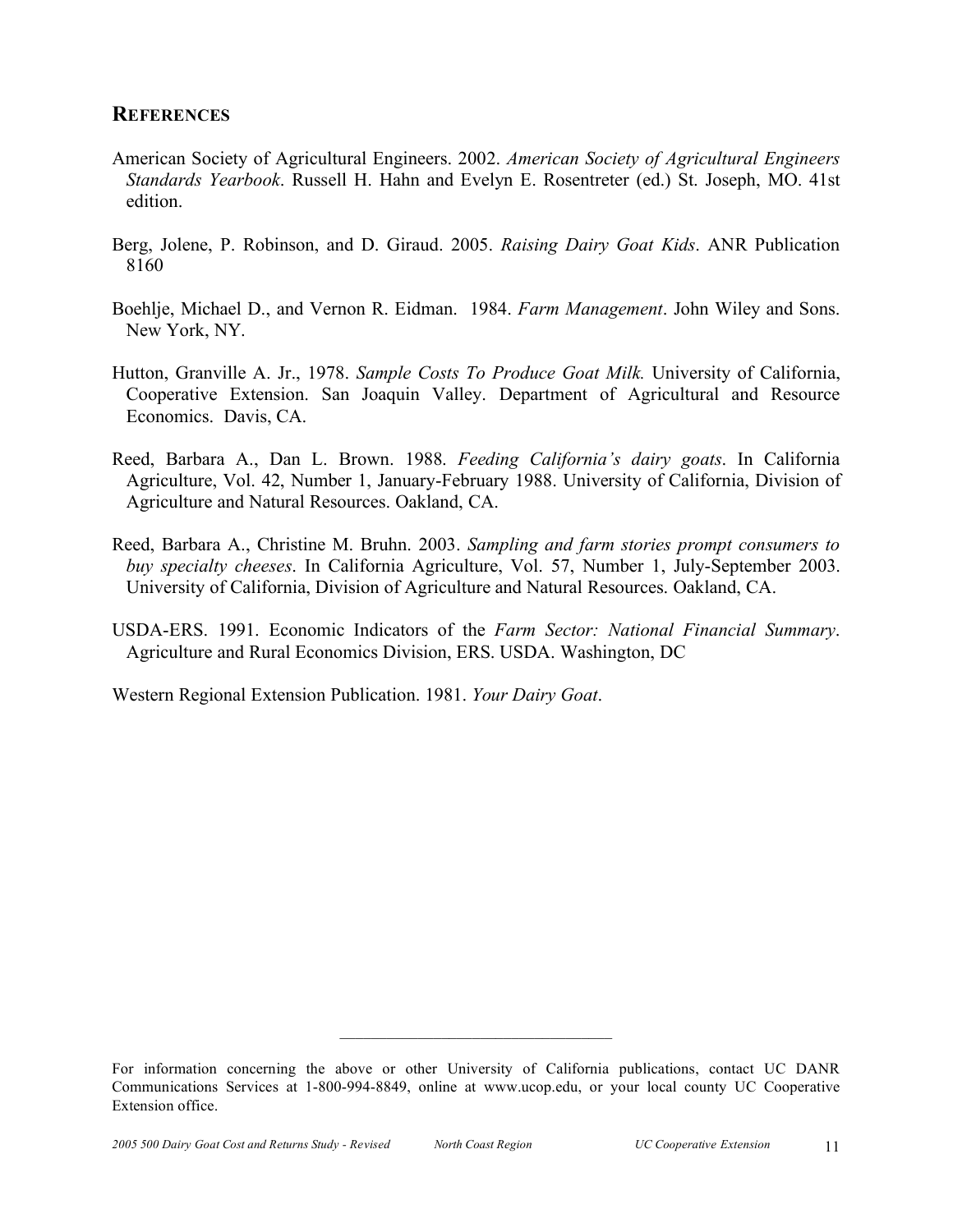#### UC COOPERATIVE EXTENSION Table 1. COSTS RETURNS TO OPERATE A 500 HEAD DAIRY GOAT OPERATION NORTH COAST FOR CHEESE PRODUCTION

|                                       |              | Total             |           |                    |           |       |
|---------------------------------------|--------------|-------------------|-----------|--------------------|-----------|-------|
|                                       |              | Number<br>of Head | Price or  |                    | Value or  | Your  |
|                                       | Unit         | or Units          | Cost/Unit | <b>Total Value</b> | Cost/Head | Value |
| <b>GROSS RECEIPTS</b>                 |              |                   |           |                    |           |       |
| Milk                                  | Gallon       | 97,500            | 3.40      | 331,500            | 663.00    |       |
| Kids                                  | Head         | 400               | 1.00      | 400                | 0.80      |       |
| Small Kids                            | Head         | 230               | 15.00     | 3,450              | 6.90      |       |
| Cull Bucks                            | Head         | $\overline{c}$    | 100.00    | 200                | 0.40      |       |
| Cull & Sale Does                      | Head         | 130               | 85.00     | 11,050             | 22.10     |       |
| <b>TOTAL RECEIPTS</b>                 |              |                   |           | 346,600            | \$693.20  |       |
| <b>OPERATING COSTS</b>                |              |                   |           |                    |           |       |
| <b>Rented Pasture</b>                 | Acre         | 50                | 30.00     | 1,500              | 3.00      |       |
| Mineral Block                         | <b>Block</b> | 72                | 8.20      | 590                | 1.18      |       |
| Alfalfa Hay                           | Ton          | 75                | 180.00    | 13,500             | 27.00     |       |
| Oat Hay                               | Ton          | 75                | 120.00    | 9,000              | 18.00     |       |
| Dry Minerals                          | Ton          | $\mathbf{1}$      | 380.00    | 456                | 0.91      |       |
| Mixed Grain & Pellets                 | Ton          | 320               | 253.00    | 81,023             | 162.05    |       |
| Kid Grain                             | Ton          | 16                | 200.00    | 3,200              | 6.40      |       |
| Calf Milk Replacer                    | Sack         | 40                | 42.50     | 1,700              | 3.40      |       |
| Inspection                            | Dairy        | $\mathbf{1}$      | 350.00    | 350                | 0.70      |       |
| Veterinary Medicine                   | Dairy        | $\mathbf{1}$      | 10,089    | 10,089             | 20.18     |       |
| Miscellaneous Veterinary              | Treatment    | 556               | 2.00      | 1,112              | 2.22      |       |
| Miscellaneous Expenses                | Month        | 12                | 666.67    | 8,000              | 16.00     |       |
| Milk Tranportation                    | Week         | 52                | 70.00     | 3,640              | 7.28      |       |
| Animal Transportation                 | Trip/Fuel    | $\overline{4}$    | 50.00     | 200                | 0.40      |       |
| Dairy Electricity                     | Month        | 12                | 666.67    | 8,000              | 16.00     |       |
| <b>Straw Bedding</b>                  | Bi-weekly    | 24                | 50.00     | 1,200              | 2.40      |       |
| Hired Labor                           | Hour         | 3,650             | 9.59      | 35,004             | 70.01     |       |
| Owner Labor                           | Hour         | 3,000             | 20.00     | 60,000             | 120.00    |       |
| Machinery (fuel, oil, lube, repair)   | Dairy        | 1                 | 84        | 84                 | 0.17      |       |
| Vehicles (fuel, lube, repair)         | Dairy        | $\mathbf{1}$      | 6,832     | 6,832              | 13.66     |       |
| Equipment (repair)                    | Dairy        | $\mathbf{1}$      | 370       | 370                | 0.74      |       |
| Housing and Improvements (repair)     | Dairy        | $\mathbf{1}$      | 3,973     | 3,973              | 7.95      |       |
| Taxes and Insurance                   | Dairy        | $\mathbf{1}$      |           | 5,497              | 10.99     |       |
| Interest on Operating Capital         | Dairy        | 135,259           | 7.65%     | 10,347             | 20.69     |       |
| <b>TOTAL OPERATING COSTS</b>          |              |                   |           | 265,666            | 531.33    |       |
| <b>INCOME ABOVE OPERATING COSTS</b>   |              |                   |           | 80,934             | 161.87    |       |
| <b>CASH OVERHEAD COSTS</b>            |              |                   |           |                    |           |       |
| <b>Interest on Retained Livestock</b> |              |                   |           | 2,226              | 4.45      |       |
| Office Expense                        |              |                   |           | 4,003              | 8.06      |       |
| <b>TOTAL CASH OVERHEAD COSTS</b>      |              |                   |           | 6,229              | 12.51     |       |
| <b>NON-CASH OVERHEAD</b>              |              |                   |           |                    |           |       |
| Capital Recovery                      |              |                   |           | 22,206             | 44.41     |       |
| TOTAL NON-CASH OVERHEAD COSTS         |              |                   |           | 22,206             | \$44.41   |       |
| <b>TOTAL COSTS</b>                    |              |                   |           | 294,102            | 588.26    |       |
| <b>Returns to Risk and Management</b> |              |                   |           | 52,498             | 104.94    |       |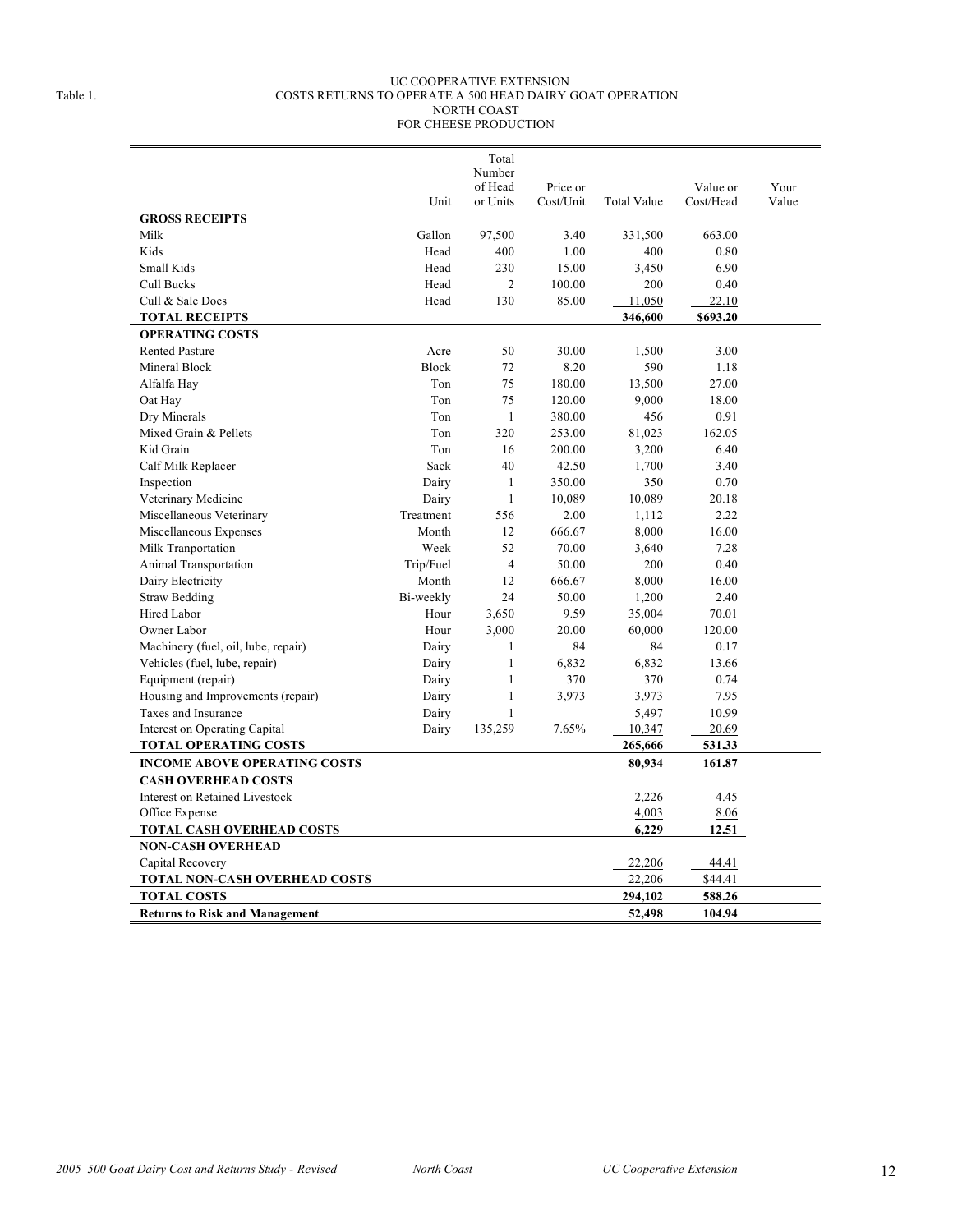#### UC COOPERATIVE EXTENSION Table 2. MONTHLY SUMMARY OF CASH RETURNS AND EXPENSES TO OPERATE A 500 HEAD GOAT DAIRY NORTH COAST FOR CHEESE PRODUCTION

|                                       | Sep          | Oct              | Nov              | Dec          | Jan              | Feb            | Mar              | Apr              | May              | Jun              | Jul          | Aug          | Total   |
|---------------------------------------|--------------|------------------|------------------|--------------|------------------|----------------|------------------|------------------|------------------|------------------|--------------|--------------|---------|
|                                       | 04           | 04               | 04               | 04           | 05               | 05             | 05               | 05               | 05               | 05               | 05           | 05           |         |
| <b>PRODUCTION</b>                     |              |                  |                  |              |                  |                |                  |                  |                  |                  |              |              |         |
| Milk                                  | 40,926       | 24,556           | 8,185            | 4,093        | 4,093            | 12,278         | 32,741           | 40,926           | 40,926           | 40,926           | 40,926       | 40,926       | 331,500 |
| Kids                                  | $\theta$     | $\mathbf{0}$     | $\boldsymbol{0}$ | $\mathbf{0}$ | 175              | 175            | 50               | $\bf{0}$         | $\boldsymbol{0}$ | $\boldsymbol{0}$ | $\mathbf{0}$ | $\mathbf{0}$ | 400     |
| Small Kids                            | $\theta$     | $\mathbf{0}$     | $\mathbf{0}$     | $\mathbf{0}$ | $\mathbf{0}$     | $\mathbf{0}$   | 1,950            | 1,500            | $\mathbf{0}$     | $\theta$         | $\theta$     | $\theta$     | 3,450   |
| Cull Bucks                            | $\Omega$     | $\theta$         | $\mathbf{0}$     | $\mathbf{0}$ | $\theta$         | $\Omega$       | $\theta$         | $\boldsymbol{0}$ | $\Omega$         | 200              | $\Omega$     | $\theta$     | 200     |
| Cull & Sale Does                      | $\Omega$     | $\theta$         | $\mathbf{0}$     | $\mathbf{0}$ | $\theta$         | $\mathbf{0}$   | $\theta$         | $\boldsymbol{0}$ | $\theta$         | 5.950            | 5.100        | $\theta$     | 11.050  |
| <b>TOTAL RECEIPTS</b>                 | 40,926       | 24,556           | 8,185            | 4,093        | 4,268            | 12,453         | 34,741           | 42,426           | 40,926           | 47,076           | 46,026       | 40,926       | 346,600 |
| <b>OPERATING INPUTS</b>               |              |                  |                  |              |                  |                |                  |                  |                  |                  |              |              |         |
| Mineral Block                         | 49           | 49               | 49               | 49           | 49               | 49             | 49               | 49               | 49               | 49               | 49           | 49           | 590     |
| Alfalfa Hay                           | 1,125        | 1,125            | 1,125            | 1,125        | 1,125            | 1,125          | 1,125            | 1,125            | 1,125            | 1,125            | 1,125        | 1,125        | 13,500  |
| Oat Hay                               | 750          | 750              | 750              | 750          | 750              | 750            | 750              | 750              | 750              | 750              | 750          | 750          | 9,000   |
| Dry Minerals                          | 38           | 38               | 38               | 38           | 38               | 38             | 38               | 38               | 38               | 38               | 38           | 38           | 456     |
| Mixed Grain & Pellets                 | 6,831        | 6,641            | 6,641            | 6,641        | 6,641            | 6,641          | 6,831            | 6,831            | 6,831            | 6,831            | 6,831        | 6,831        | 81,023  |
| Kid Grain                             | 278          | 278              | 278              | 278          | $\mathbf{0}$     | $\mathbf{0}$   | 139              | 417              | 417              | 420              | 347          | 347          | 3,200   |
| Calf Milk Replacer                    | $\mathbf{0}$ | $\boldsymbol{0}$ | $\boldsymbol{0}$ | $\mathbf{0}$ | 850              | 850            | $\mathbf{0}$     | $\mathbf{0}$     | $\mathbf{0}$     | $\theta$         | $\mathbf{0}$ | $\mathbf{0}$ | 1,700   |
| Inspection                            | $\mathbf{0}$ | $\mathbf{0}$     | $\mathbf{0}$     | $\mathbf{0}$ | 350              | $\mathbf{0}$   | $\mathbf{0}$     | $\overline{0}$   | $\mathbf{0}$     | $\theta$         | $\mathbf{0}$ | $\mathbf{0}$ | 350     |
| Veterinary Medicine                   | $\theta$     | 780              | 2,875            | 2,715        | 748              | 58             | $\mathbf{0}$     | 2,914            | $\mathbf{0}$     | $\overline{0}$   | $\mathbf{0}$ | $\theta$     | 10,089  |
| Miscellaneous Veterinary              | $\theta$     | $\mathbf{0}$     | 102              | 102          | 202              | 202            | 202              | 102              | 100              | 100              | $\theta$     | $\mathbf{0}$ | 1,112   |
| Miscellaneous Expenses                | 667          | 667              | 667              | 667          | 667              | 667            | 667              | 667              | 667              | 667              | 667          | 667          | 8,000   |
| Milk Tranportation                    | 280          | 350              | 280              | 280          | 350              | 280            | 280              | 280              | 350              | 280              | 350          | 280          | 3,640   |
| Animal Transportation                 | $\mathbf{0}$ | 50               | $\mathbf{0}$     | $\mathbf{0}$ | $\mathbf{0}$     | $\mathbf{0}$   | 50               | 50               | $\mathbf{0}$     | 50               | $\mathbf{0}$ | $\mathbf{0}$ | 200     |
| Dairy Electricity                     | 667          | 667              | 667              | 667          | 667              | 667            | 667              | 667              | 667              | 667              | 667          | 667          | 8,000   |
| <b>Straw Bedding</b>                  | 100          | 100              | 100              | 100          | 100              | 100            | 100              | 100              | 100              | 100              | 100          | 100          | 1,200   |
| Machinery (Fuel, Oil, Lube, Repair)   | 71           | $\overline{1}$   |                  | -1           | $\overline{1}$   | $\overline{1}$ | $\overline{1}$   | -1               | -1               | $\overline{1}$   | -1           | -1           | 84      |
| Vehicles (Fuel and Repair)            | 547          | 547              | 571              | 571          | 571              | 571            | 547              | 547              | 591              | 591              | 591          | 591          | 6,832   |
| Equipment (Repair)                    | 30           | 30               | 33               | 33           | 33               | 33             | 30               | 30               | 30               | 30               | 30           | 30           | 370     |
| Housing, Improvements (Repair)        | 318          | 318              | 358              | 358          | 358              | 358            | 318              | 318              | 318              | 318              | 318          | 318          | 3,973   |
| Taxes and Insurance                   | $\mathbf{0}$ | $\boldsymbol{0}$ | $\mathbf{0}$     | 1,374        | $\boldsymbol{0}$ | $\mathbf{0}$   | $\boldsymbol{0}$ | $\bf{0}$         | $\mathbf{0}$     | 1,374            | 2,748        | $\mathbf{0}$ | 5,497   |
| Hired Labor                           | 3,203        | 3,203            | 1,918            | 1,918        | 2,282            | 3,203          | 3,213            | 3,213            | 3,213            | 3,213            | 3,213        | 3,213        | 35,004  |
| Owner Labor                           | 5,000        | 5,000            | 4,750            | 4,750        | 4,900            | 5,000          | 5,100            | 5,100            | 5,100            | 5,100            | 5,100        | 5,100        | 60,000  |
| <b>Interest on Operating Expenses</b> | 127          | 258              | 395              | 529          | 664              | 796            | 923              | 1,070            | 1,200            | 1,333            | 1,462        | 1,590        | 10,347  |
| <b>TOTAL OPERATING COSTS</b>          | 20,080       | 20,851           | 21,597           | 22,946       | 21,345           | 21,388         | 21,028           | 24,267           | 21,546           | 23,035           | 24,386       | 21,696       | 264,166 |
| <b>CASH OVERHEAD COSTS</b>            |              |                  |                  |              |                  |                |                  |                  |                  |                  |              |              |         |
| <b>Interest on Retained Livestock</b> | 186          | 186              | 186              | 186          | 186              | 186            | 186              | 186              | 186              | 186              | 186          | 186          | 2,226   |
| Office Expenses                       | 459          | 459              | 459              | 459          | 459              | 459            | 459              | 459              | 459              | 459              | 459          | 459          | 5,503   |
| <b>TOTAL CASH OVERHEAD COSTS</b>      | 644          | 644              | 644              | 644          | 644              | 644            | 644              | 644              | 644              | 644              | 644          | 644          | 7,729   |
| <b>TOTAL CASH COSTS</b>               | 20,724       | 21,495           | 22,241           | 23,590       | 21,989           | 22,032         | 21,673           | 24,911           | 22,190           | 23,679           | 25,030       | 22,340       | 271,895 |
| <b>NET RETURNS ABOVE CASH COSTS</b>   | 20,202       | 3,060            | $-14,056$        | $-19,497$    | $-17,722$        | $-9,579$       | 13,068           | 17,515           | 18,736           | 23,396           | 20.996       | 18,586       | 74,705  |

\* Differences due to rounding.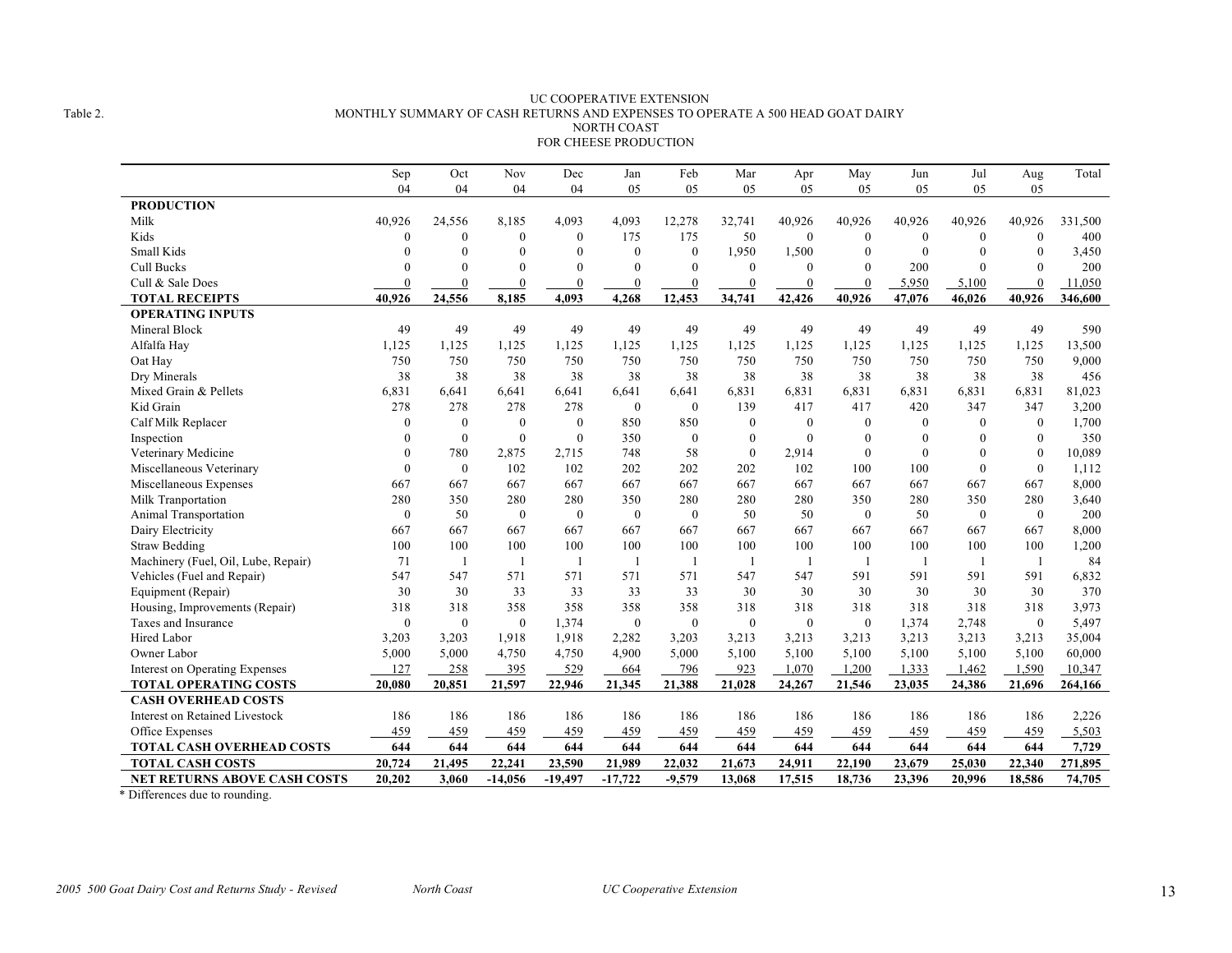#### UC COOPERATIVE EXTENSION Table 3. INVESTMENT SUMMARY OF OPERATINGING A 500 GOAT DAIRY NORTH COAST FOR CHEESE PRODUCTION

|                                                      |                   |                       | Livestock    | Useful         | Annual                 |          | Annual              |
|------------------------------------------------------|-------------------|-----------------------|--------------|----------------|------------------------|----------|---------------------|
|                                                      | Purchase<br>Price | Salvage/Cull<br>Value | Share<br>(%) | Life           | Taxes and<br>Insurance | Interest | Capital<br>Recovery |
| <b>BUILDINGS, IMPROVEMENTS AND EQUIPMENT</b>         |                   |                       |              | (yr)           |                        |          |                     |
|                                                      | 141,000           | 14,100                | 100          | 40             | 620                    |          | 9,292               |
| Milking Parlor<br>Barn/Shelter - Does                |                   |                       | 100          | 40             | 112                    |          |                     |
|                                                      | 25,500            | 2,550                 |              |                |                        |          | 1,680               |
| Barn/Shelter - Bucks                                 | 13,200            | 1,320                 | 100          | 40             | 58                     |          | 870                 |
| <b>Storage Building</b>                              | 10,350            | 1,035                 | 100          | 40             | 46                     |          | 682                 |
| Corrals                                              | 3,000             | 300                   | 100          | 30             | 13                     |          | 214                 |
| Fencing                                              | 5,000             | 500                   | 100          | 30             | 22                     |          | 357                 |
| Land                                                 | 25,000            | 25,000                | 100          | 20             | 200                    |          | 1,503               |
| Veterinary Equipment                                 | 390               | 65                    | 100          | 15             | $\mathbf{0}$           |          | 37                  |
| Gooseneck trailer                                    | 6.930             | 1,155                 | 100          | 20             | 4                      |          | 573                 |
| Squeeze                                              | 1,080             | 180                   | 100          | 10             |                        |          | 133                 |
| <b>TOTAL BUILDINGS, IMPROVEMENTS &amp; EQUIPMENT</b> | 231,450           |                       |              |                | 1,076                  |          | 15,343              |
| <b>PURCHASED LIVESTOCK</b>                           |                   |                       |              |                |                        |          |                     |
| <b>Bucks</b>                                         | 1,000             | 200                   | 100          | 5              |                        |          | 188                 |
| <b>TOTAL PURCHASED LIVESTOCK</b>                     | 1.000             |                       |              |                |                        |          | 188                 |
| <b>RETAINED LIVESTOCK</b>                            | (Beginning Value) |                       |              |                |                        |          |                     |
| Does                                                 | 60,000            | 28,000                | 100          |                |                        | 1,760    |                     |
| Replacement Does                                     | 12,500            | 6.000                 | 100          |                |                        | 370      |                     |
| <b>Bucks</b>                                         | 4,000             | 800                   | 100          |                |                        | 96       |                     |
| <b>TOTAL RETAINED LIVESTOCK</b>                      | 76,500            |                       |              |                |                        | 2,226    |                     |
| <b>MACHINERY AND VEHICLES</b>                        |                   |                       |              |                |                        |          |                     |
| 30 HP Tractor & Loader                               | 20,000            | 2,000                 | 100          | 20             | $\mathbf{0}$           |          | 17                  |
| Pickup 4x4 3/4 ton                                   | 26,000            | 2,600                 | 75           | 5              | 2,652                  |          | 4,060               |
| Pickup 1/2 Ton                                       | 23,000            | 2,300                 | 65           | $\overline{7}$ | 1,768                  |          | 2,599               |
| <b>TOTAL MACHINERY AND VEHICLES</b>                  | 69.000            |                       |              |                | 4,420                  |          | 6,676               |
| <b>TOTAL</b>                                         |                   |                       |              |                | 5,497                  | 2,226    | 22,206              |